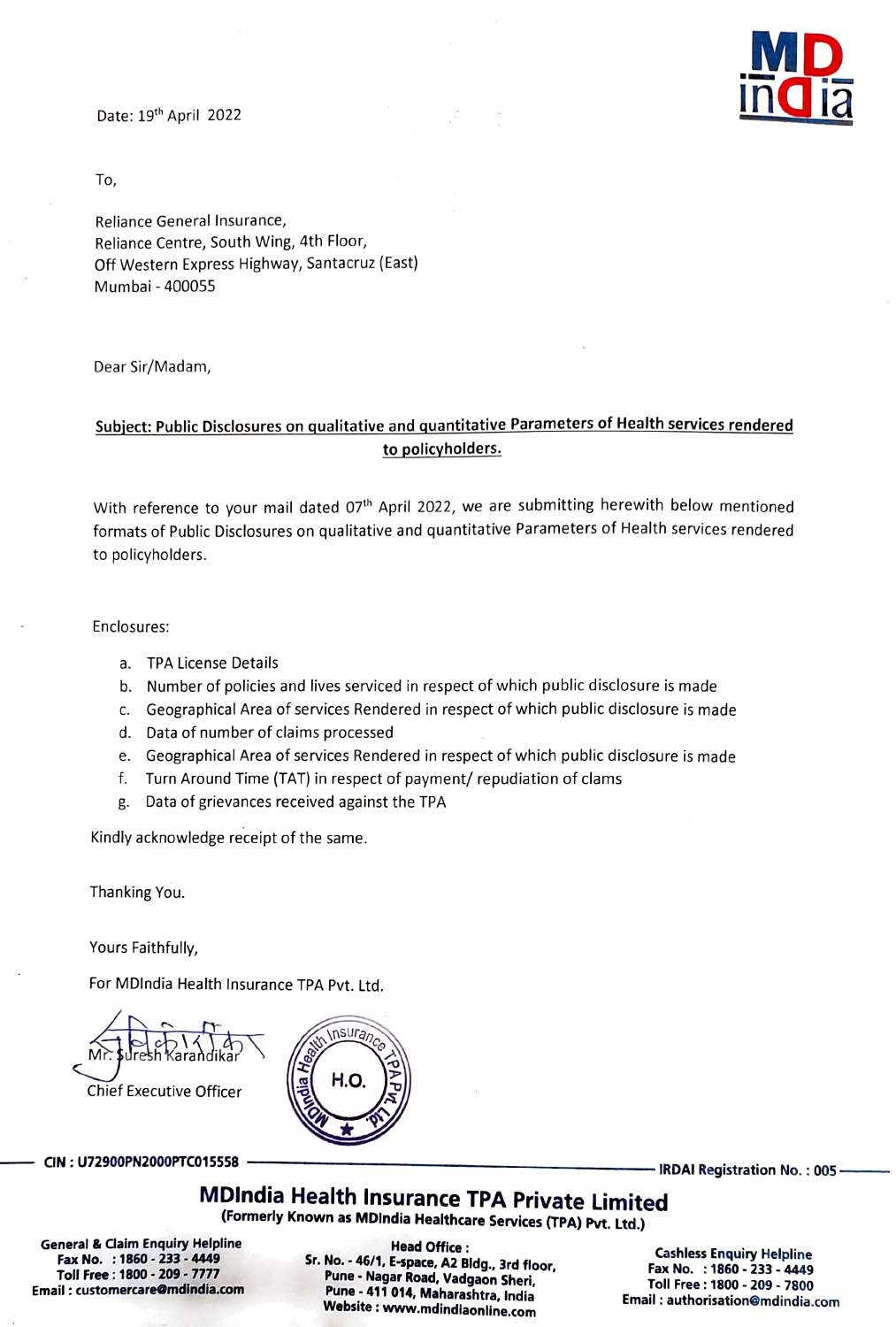MDIndia Health Insurance TPA Pvt. Ltd. MDIndia Health Insurance TPA Pvt. Ltd.

Reliance General Insurance Reliance General Insurance

## For the financial year 2021-22 For the financial year 2021-22

Public Disclosures on quantative and qualitative Parameters of Health services rendered Public Disclosures on quantative and qualitative Parameters of Health services rendered Information as at 31/03/2022 Information as at 31/03/2022

| Name of TPA | License number | Valid From        |            |
|-------------|----------------|-------------------|------------|
|             |                | <b>DD/MM/YYYY</b> | DD/MM/YYY  |
| MDIndia     | 80             | 21/03/2017        | 20/03/2020 |
|             |                | 21/03/2020        | 20/03/2023 |

 $\dot{\mathbf{e}}$ 

Number of policies and lives serviced in respect of which publc disclosure is made:

<u>ٰم</u>

| Number of policies and lives serviced in respect of which publc disclosure is made: |           |       |            |              |
|-------------------------------------------------------------------------------------|-----------|-------|------------|--------------|
|                                                                                     | ndividual | Group | Government | <b>Total</b> |
|                                                                                     |           |       |            |              |
| No of policies serviced                                                             |           |       |            |              |
|                                                                                     |           |       |            |              |
| No of lives serviced                                                                |           |       |            |              |
|                                                                                     |           |       |            |              |

Geographical Area of services Renderd in respect of which public disclosure is made: Geographical Area of servicesRenderd in respect of which public disclosure is made:

ن

|  | no of District | t polici<br>Ě | o.oth    |
|--|----------------|---------------|----------|
|  |                | erviced       | verviced |
|  |                |               |          |
|  |                |               |          |

Data of number of claims processed:

흐

|                                     | <b>Jutstanding at the</b><br>end of the year<br>No. of claims | n       |
|-------------------------------------|---------------------------------------------------------------|---------|
|                                     | repudiation %<br>Claims                                       | 37.50%  |
|                                     | repudiated during<br>No. of daims<br>the year                 |         |
|                                     | ratio(%)                                                      | 0.00%   |
|                                     | No. of claims paid Settlement<br>during the year              |         |
|                                     | received during<br>No. of claims<br>the year                  |         |
|                                     | outstanding at the<br>Jeginning of year<br>No. of claims      | ∞       |
| Data of number of claims processed: | TPA                                                           | MDIndia |
|                                     |                                                               |         |